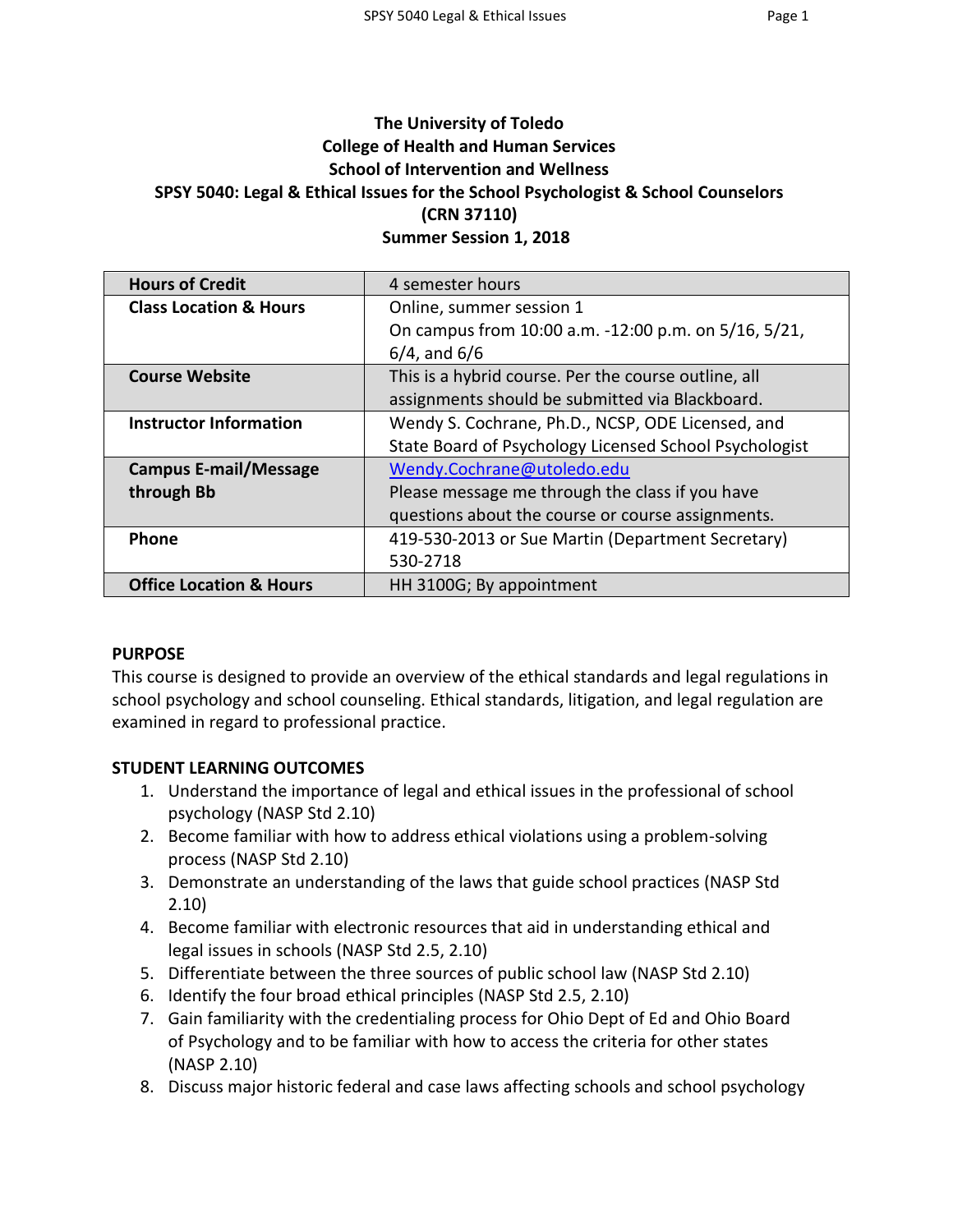practices (NASP 2.10)

- 9. Describe and define privacy, informed consent, confidentiality, and record keeping (NASP 2.10)
- 10. Become familiar with the principles and guidelines set forth by NASP and APA (NASP 2.10)
- 11. Develop an awareness of the guidelines set forth by AERA, APA, and NCME regarding psychological assessment (NASP 2.10)
- 12. Describe the implications of diversity when addressing legal and ethical issues (NASP Std 2.8; 2.10)
- 13. Become familiar with legal and ethical issues associated with research in the schools (NASP Std 2.9; 2.10)
- 14. Become familiar with legal and ethical issues associated with supervision in the schools (NASP Std 2.10)
- 15. Discuss issues associated with direct and indirect service delivery in the schools (NASP Std 2.2; 2.10)
- 16. Become familiar with legal and ethical issues of students served under IDEA and Section 504 (NASP Std 2.5; 2.10)

### **REQUIRED COURSE TEXT**

#### **COURSE POLICIES**

*Attendance/Participation/Assignments:* Students are expected to attend and participate in every scheduled class and to be on time for class. Assignments are due per the course syllabus. The instructor reserves the right to accept for all or partial credit or reject (no credit awarded) assignments submitted after the due date. Quizzes and Exams must be completed by the due date. Students will be locked out after the due date and unable to complete the quiz or test. Students unable to complete course requirements will receive an incomplete (I) and sign an agreement regarding the parameters of the Incomplete grade. The instructor must be notified *before the class begins* by e-mail or telephone.

*Plagiarism/Cheating:* Academic dishonesty will not be tolerated. Among the aims of education are the acquisition of knowledge and development of the skills necessary for success in any profession. Activities inconsistent with these aims will not be permitted. Students are responsible for knowing what constitutes academic dishonesty, and all students are subject to the University Policy Statement on Academic Dishonesty in the current University Catalog (http://www.utoledo.edu/dl/students/dishonesty.html). If students are uncertain about what constitutes plagiarism or cheating they should seek the instructor's advice.

Examples of academic dishonesty include, but are not limited to:

 $\triangleright$  Plagiarizing or representing the words, ideas or information of another person as one's own and not offering proper documentation;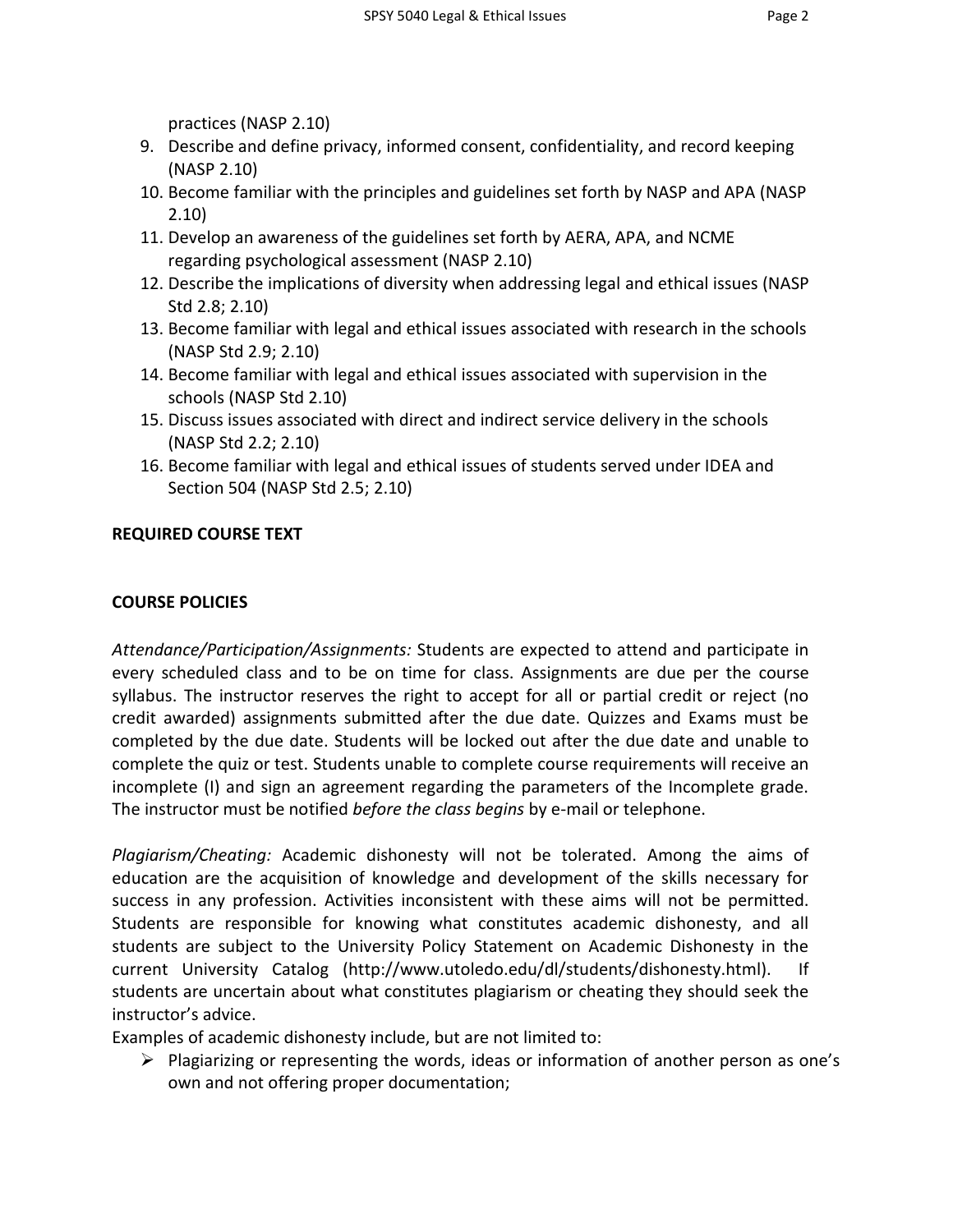- 
- $\triangleright$  Giving or receiving, prior to an examination, any unauthorized information concerning the content of that examination;
- $\triangleright$  Referring to or displaying any unauthorized materials inside or outside of the examination room during the course of an examination;
- $\triangleright$  Communicating during an examination in any manner with any unauthorized person concerning the examination or any part of it;
- $\triangleright$  Giving or receiving substantive aid during the course of an examination;
- $\triangleright$  Commencing an examination before the stipulated time or continuing to work on an examination after the announced conclusion of the examination period;
- $\triangleright$  Taking, converting, concealing, defacing, damaging or destroying any property related to the preparation or completion of assignments, research or examination;
- $\triangleright$  Submitting the same written work to fulfill the requirements for more than one course. While academic integrity is particularly the responsibility of the student, the faculty members also have a responsibility. Assignments and tests should be constructed and proctored so as to discourage academic dishonesty. Faculty members are expected to inform their students explicitly as to what materials and procedures are authorized for use in the preparation of assignments or in examinations (e.g., the use of calculator, computer, text materials, etc.). Should cases of academic dishonesty be found among students, the instructor may choose to counsel the student or may enforce the following sanctions:
	- o The student may be assigned an F for the work in question.
	- $\circ$  The student may be assigned an F for the course. In this case the instructor should inform the Dean and the student of this action. The Dean will make certain that the student receives the F grade and is not permitted to withdraw from the course.
- $\triangleright$  The student may be placed on probation or suspended for some definite period of time, dismissed or expelled by the Dean if either the seriousness of the offense or a record of repeated offenses warrants it. A notation that such a sanction has been imposed will be made part of the student's permanent record. It is expected that the Dean will consult with the instructor and the student in making such a judgment, and that the Dean will notify the student of the sanction imposed and of the appeals procedure.
- $\triangleright$  A student found to be academically dishonest by a faculty member may appeal according to procedures approved by the respective colleges. The procedures for making a final appeal to the Student Grievance Committee may be found in the Student Handbook.

*Course changes:* The instructor reserves the right to modify or change any or all of the syllabus or course requirements at any time during the semester. Students shall be notified of any changes.

*Accommodation of Student Needs:* Students who require individualized other aspect of the class should discuss these needs with the instruction toward the beginning of the course.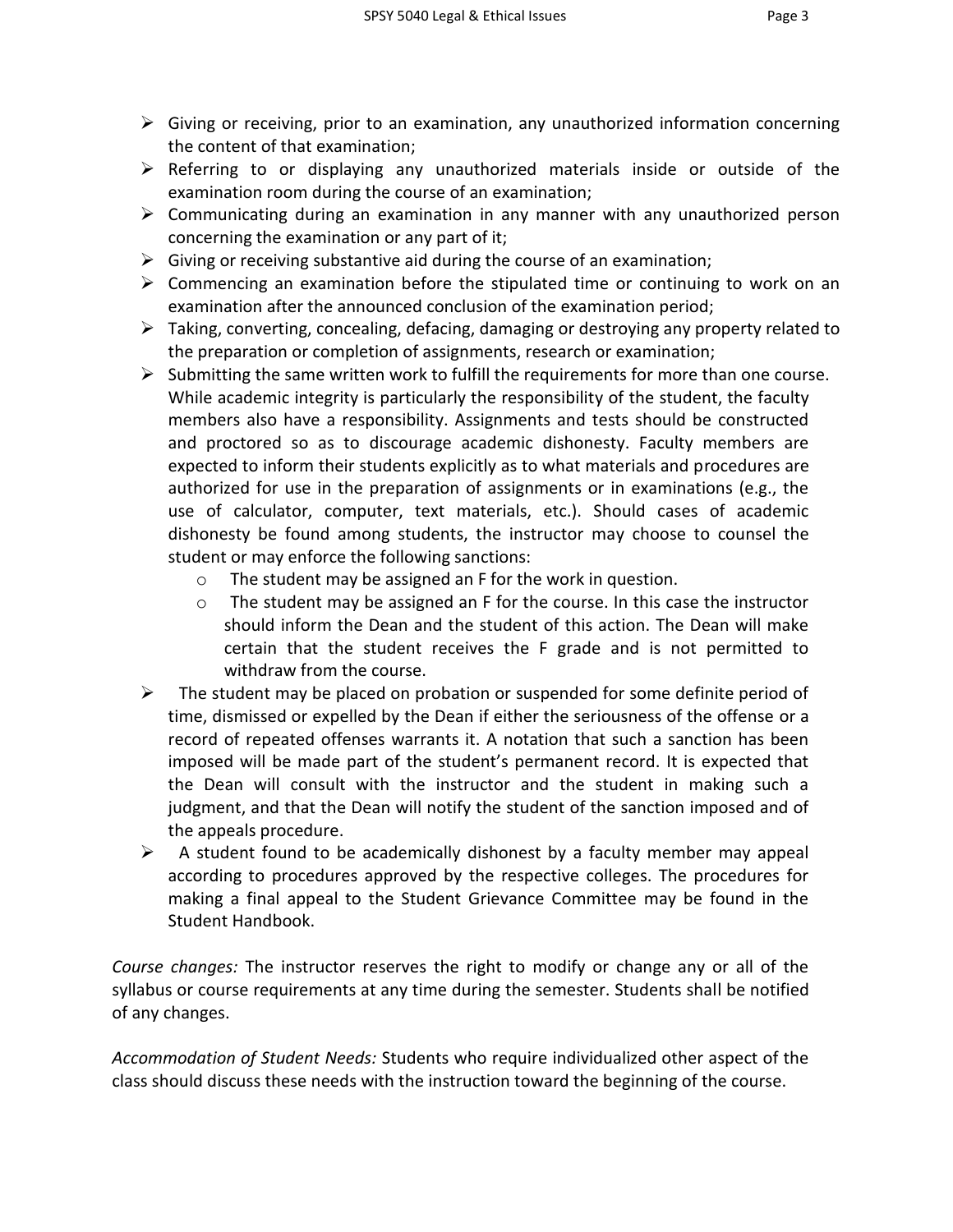*ADA Compliance:* The University of Toledo provides educational opportunities to people with disabilities and complying with the ADA, Section 503 and Section 504 of the Rehabilitation Act of 1973 ("the Rehabilitation Act") and other applicable federal and state laws and regulations that prohibit discrimination on the basis of disability. UT Policy Number 3364-50-03

*Non-discrimination Policy:* The University of Toledo is committed to a policy of equal opportunity in education, employment, membership and contracts, and no differentiation will be made based on race, color, religion, sex, age, national origin, sexual orientation, veteran status or the presence of a disability. The University will take affirmative action as required by federal or state law. Anyone who feels they may have been discriminated against or harassed can file a complaint by contacting: The Office of Institutional Diversity 419.530.2508. Individuals can also file a complaint anonymously via Ethics Point Inc. by calling: 888.416.1308. More information on this option is online.

#### **ASSIGNMENTS/EVALUATION**

*Vignette Assignment (150 points; 25 pts each):* Students are expected to complete the vignettes found at the end of Chapters 1, 3, 6, 7, 8, and 10. During the second class, we will have an on campus discussion regarding the Vignettes in Chapter 1. Students submit a draft response prior to class. After class, Students should revise their Vignette response for Chapter 1 and submit it online per the course outline. In future weeks, vignette responses are submitted by before the on campus meeting. There are one Vignette in Chapter 9, which may be completed for extra credit (10 points).

*Federal Law and Case Law Exam (50 points):* This exam (25 questions) will consist of court cases and legal terms. Students will be tested on their knowledge of the focus of the case, the outcome, and the impact on school psychology and school counseling. Students will receive a review sheet. The cases are those reflected in chapters 1-5. The time-limited multiple-choice exam will be completed online. Questions regarding the exam should be directed to the instructor via messages. When the exam opens (see course schedule) may take it at any time that day, but once you begin you will have only 60 minutes to complete it.

*Legal Term Exam (50 points):* This exam (25 questions) will consist of important legal terms school psychologists and school counselors should understand as it relates to special education, assessment, and counseling. Students will receive a review sheet. The exam will cover terms from the semester and students may complete the exam over the course of the semester. It will close the final week of the semester. Questions regarding the exam should be directed to the instructor via messages.

*Quizzes (220 points; 20 pts each*): Over the course of the semester, students will be required to take 11 quizzes. Each quiz will cover material in chapter for the week and consist of 20 objectives questions (i.e., True/False and multiple choice questions).Quizzes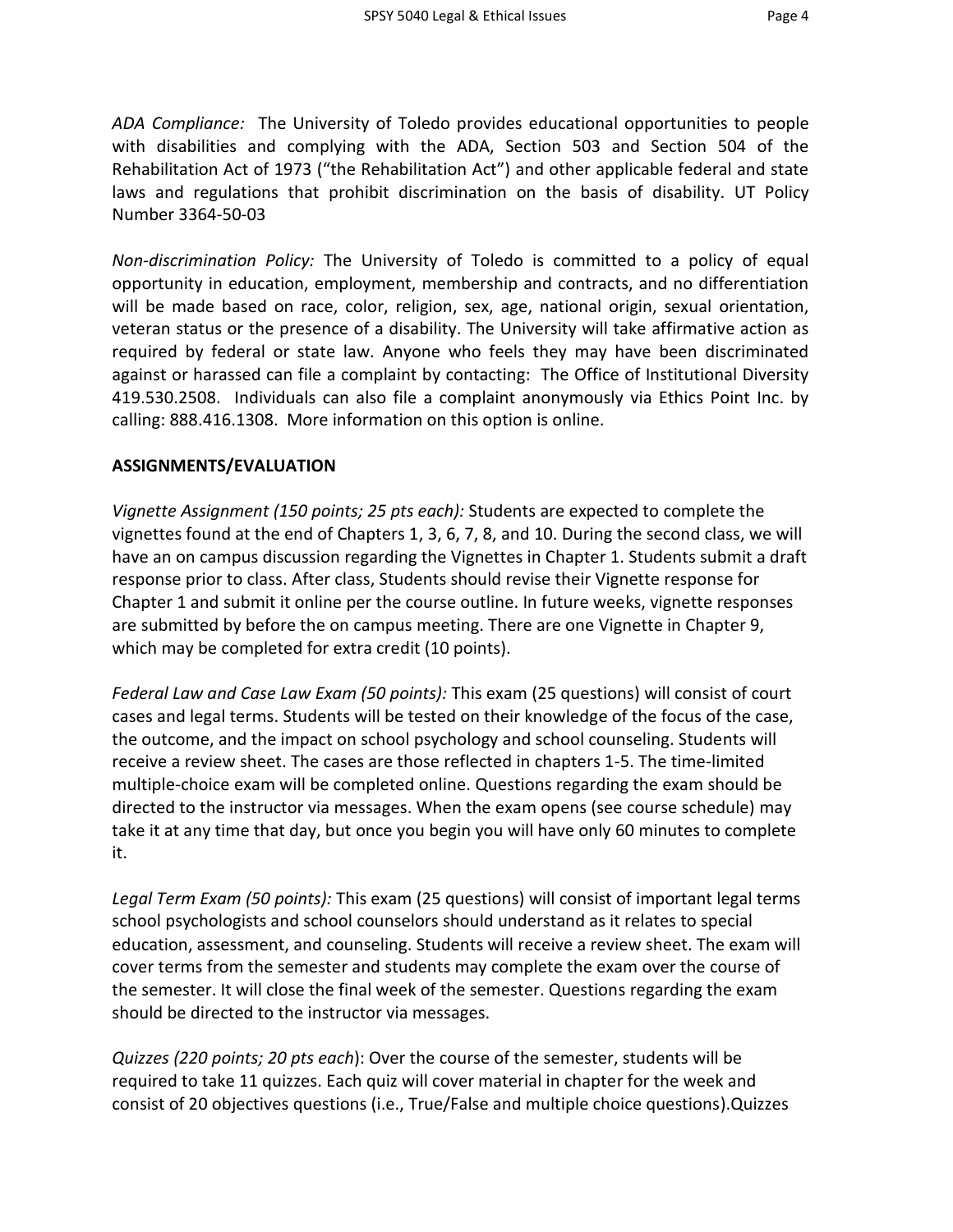all open during the first week of the semester and will close per the course outline. Students will have 60 minutes for each quiz.

*IDEA Activity worksheet (30 points):* An activity and worksheet will be provided so you may familiarize yourself better IDEA. Students are to answer the questions and submit the worksheet to their instructor per the course schedule found on the DL website.

*Section 504 Activity worksheet (30 points)*: An activity and worksheet will be provided so students may become more familiar with Section 504. Students are to answer the questions and submit the worksheet to their instructor per the course schedule found on the DL website.

*Take Home Exam (80 point*s): Part of the exam will be a take home that will consist of ethical and legal situations (80 points). Students will be required to use the problem solving process to determine how they would address the situations.

#### **GRADING**

A letter grade based on all evaluations assigned for the course. Since this is a core school psychology, students must obtain a B or content will be included on a comprehensive exam to be administered the following summer.. A grade of PR will not be awarded except under extraordinary circumstances that could not have been avoided by the student. If such circumstances arise, it is the student's responsibility to notify the instruction immediately and to keep the instructor abreast of the situation. Any student receiving a grade of I will sign an agreement with the instructor stipulating the work to the complete and the deadline for completing it. If the student does not complete the work per the agreement, the student will receive the grade earned based on work completed. Grades will be based on the following grading scale:

| A         | 93% and above |              | 73-76%        |
|-----------|---------------|--------------|---------------|
| А-        | $90 - 92%$    | $\mathsf{C}$ | 70-72%        |
| B+        | 87-89%        | D+           | 67-69%        |
| B         | 83-86%        | D            | 63-66%        |
| <b>B-</b> | 80-82%        | D-           | 60-62%        |
| $C+$      | 77-79%        | F -          | 59% and below |

#### **TECHNOLOGY REQUIREMENTS FOR DL COURSES**

Students should read the information provided through UT Online Learning to ensure they have the most up to date plugins and how to use and troubleshoot within Bb. The UT Online download center is accessed at<http://www.utoledo.edu/dl/main/downloads.html> and the Blackboard Toolkit is available a[t http://www.utoledo.edu/dl/helpdesk/blackboard.html.](http://www.utoledo.edu/dl/helpdesk/blackboard.html)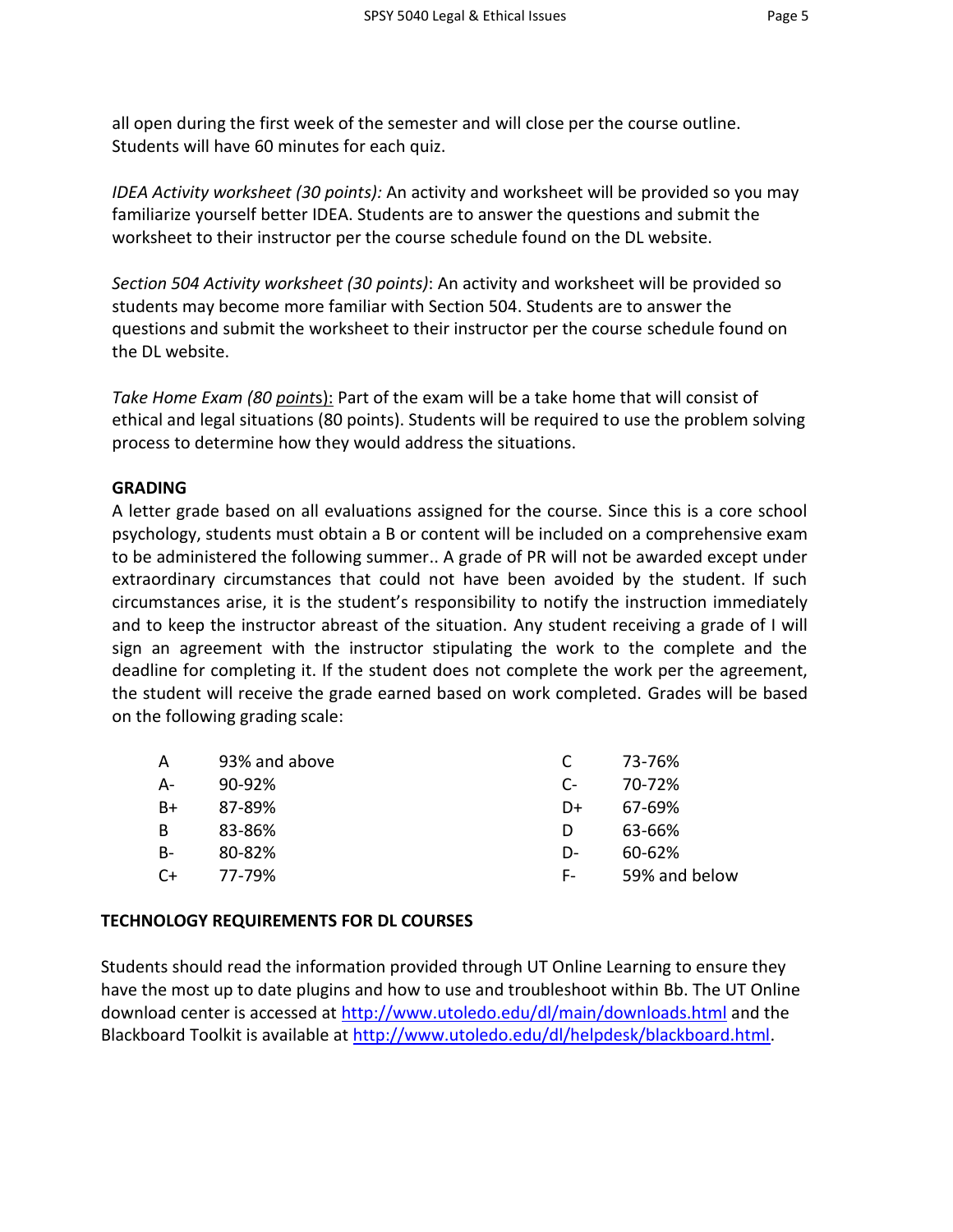# **Course Outline and Schedule**

| Week &            | <b>Topics of study</b>            | <b>Assessments &amp; Activities for the week</b> |                                                 |
|-------------------|-----------------------------------|--------------------------------------------------|-------------------------------------------------|
| <b>Class</b>      |                                   |                                                  |                                                 |
| <b>WEEK1</b>      | Chapter 1- Ethics in school       | $\checkmark$                                     | Read Chapter 1                                  |
| $(5/14-$          | psychology and school             | $\checkmark$                                     | Take Quiz 1 (DUE 5/21)                          |
| 5/18              | counseling                        | $\checkmark$                                     | Draft & Submit Vigs Chp 1 & (DUE 5/15)          |
|                   |                                   | $\checkmark$                                     | Attend Class 5/16 (10am-12pm)                   |
|                   | Chapter 2-Law and school          | $\checkmark$                                     | Revise & Resubmit Vigs 1 (DUE 5/16)             |
| <b>CLASS</b>      | psychology                        | $\checkmark$                                     | <b>Read Chapter 2</b>                           |
| <b>Meeting</b>    |                                   | ✓                                                | <b>Take Quiz 2 (DUE 5/21)</b>                   |
| (5/16)            | Chapter 3- Privacy, informed      | $\checkmark$                                     | Read Chapter 3                                  |
|                   | consent, confidentiality          | $\checkmark$                                     | Write & Submit Vigs Chp 3 (DUE 5/21)            |
|                   | record keeping                    |                                                  |                                                 |
| WEEK <sub>2</sub> | Chapter 3- Privacy, informed      | $\checkmark$                                     | Attend Class 5/21 (10am-12pm)                   |
| $(5/21 -$         | consent, confidentiality          | $\checkmark$                                     | Reread Chapter 3                                |
| 5/25              | record keeping                    | ✓                                                | Take Quiz 3 (DUE 5/28)                          |
|                   |                                   | $\checkmark$                                     | Read Chapter 4                                  |
| <b>CLASS</b>      | Chapter 4-Ethical and Legal       | $\checkmark$                                     | Take Quiz 4 (DUE 5/28)                          |
| <b>Meeting</b>    | Issues in the Education of        | ✓                                                | <b>Complete IDEA Activity (DUE 6/4)</b>         |
| 5/21              | <b>Students with Disabilities</b> |                                                  |                                                 |
|                   | Under IDEA                        |                                                  |                                                 |
|                   |                                   |                                                  |                                                 |
| WEEK 3            | Chapter 5 Section 504 and         | $\checkmark$                                     | Read Chapter 5                                  |
| $(5/28-6/1)$      | the American with                 | $\checkmark$                                     | Take Quiz 5 (DUE 6/4)                           |
|                   | <b>Disabilities Act</b>           | $\checkmark$                                     | <b>Complete</b> Section 504 Activity (DUE 6/11) |
|                   |                                   | $\checkmark$                                     | Read Chapter 6                                  |
|                   | Chapter 6 Ethical and Legal       | $\checkmark$                                     | Write and Submit Vigs Chp 6 (DUE 6/4)           |
|                   | <b>Issues in Psychological</b>    | $\checkmark$                                     | Take Quiz 6 (DUE 6/4)                           |
|                   | Assessment                        | $\checkmark$                                     | <b>Take Federal Law and Case Law Exam</b>       |
|                   |                                   |                                                  | (DUE 6/4)                                       |
| WEEK4             | Chapter 6 Ethical and Legal       | $\checkmark$                                     | Attend Class 6/4 (Discussion of Vigs 6)         |
| $(6/4 - 6/8)$     | Issues in Psychological           | $\checkmark$                                     | Read Chapter 7                                  |
|                   | Assessment                        | $\checkmark$                                     | Write and Submit Vigs Chp 7 (DUE 6/6)           |
| <b>CLASS</b>      |                                   | $\checkmark$                                     | Attend Class 6/6 (Discussion of Vigs 7)         |
| <b>Meetings</b>   | Chapter 7 Ethical and Legal       | $\checkmark$                                     | Take Quiz 7 (DUE 6/11)                          |
| 6/4 & 6/6         | <b>Issues in School-Based</b>     | $\checkmark$                                     | Read Chp 8                                      |
|                   | Interventions                     | $\checkmark$                                     | Take Quiz 8 (DUE 6/11)                          |
|                   |                                   |                                                  |                                                 |
|                   | Chapter 8 Indirect Services I:    |                                                  |                                                 |
|                   | Ethical-Legal Issues in           |                                                  |                                                 |
|                   | Working with Teachers and         |                                                  |                                                 |
|                   | Parents                           |                                                  |                                                 |
|                   |                                   |                                                  |                                                 |